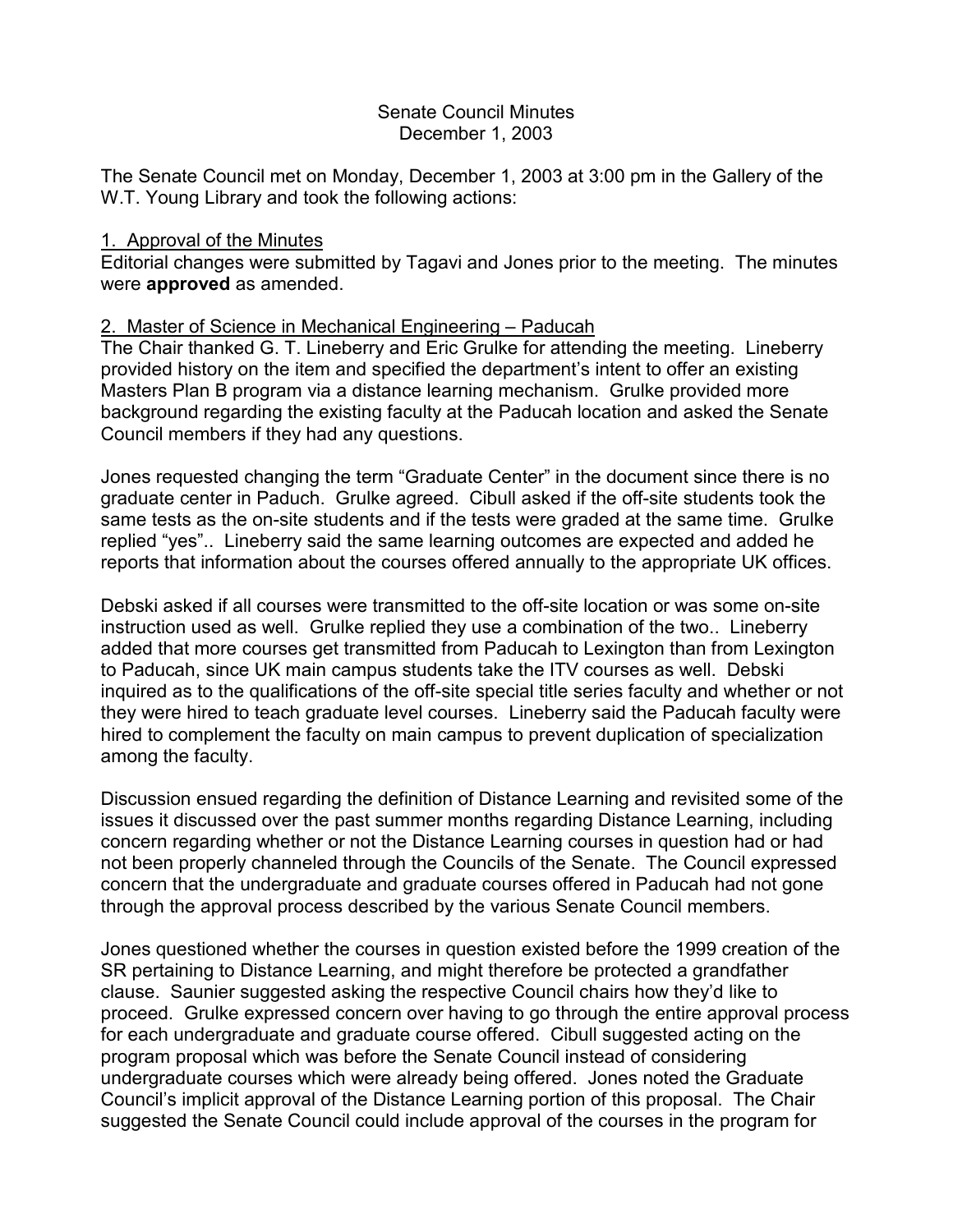Distance Learning delivery when it approves the program, since the courses are already part of the existing program. Debski and Yanarella objected, and Yanarella cautioned against preempting the authority of the Graduate Council to be the first entity to consider graduate-level courses. Grulke agreed to consult the Graduate Council to determine the best course of action for the courses in question.

Saunier made a **motion** to approve the request of the Department of Mechanical Engineering to offer the Master of Science in Mechanical Engineering, Plan B, in Paducah via the proposed Distance Learning mechanism. Cibull **seconded** the motion. The motion passed in voice vote. Debski and Edgerton abstained. Saunier asked the Chair to contact the chairs of the appropriate Councils of the Senate, communicate the nature of the above discussion to them, and ask them to rectify the situation and the Chair agreed.

#### 3. Conversation with Associate Provost David Watt

The Chair introduced Watt and invited him to talk about the status of a proposal to create a College of Public Health.

Watt apologized for not having met with the Senate Council earlier in the process. He provided the history of the issue -- the proposal should be finished within the next two weeks, having been working on it since last July, looking at the detailed financial picture involved. There were two assumptions made out the outset -- the Department of Preventive Medicine and Environmental Health and the Department of Health Service Management would transfer into the new college. He analyzed the faculty and staff lines and resources available, and determined there were sufficient funds to create the 25 lines and 5 separate divisions necessary to seek accreditation. No additional recurring money would be necessary in addition to what the former Chancellor of the Medical Center and the former Director of the School of Public Health had already assembled. Watt expressed his intent to send through one comprehensive picture of what the college will look like. He said he will look at the impact on units from which the departments that will comprise the college will be taken, the impact on other colleges and schools, and the University's mission as a public land-grant institution. Watt also noted the importance of keeping a commitment made to the 150 students who have already been admitted to the college with the promise that they would receive a degree from an accredited College of Public Health.

Watt told the Council it would see how the necessary finances will come together through a variety of sources, including grants, contracts, endowments and state funds. He said the College of Medicine will lose a department that generated approximately \$1.5 million annually in extramural funding, which would be detrimental to that college. He cited the addition of the Center for Drug and Alcohol Research to the College of Medicine as an offset to that loss since the CDAR generates approximately \$7 million annually in extramural funding. Watt said that a review team in 2001 for the CDAR recommended the unit be moved back into the College of Medicine. He hoped buffering the College of Medicine with the CDAR will help stop the fiscal arguments against the various proposed moves.

Watt explained the complex nature of the issue involving Preventive Medicine and Environmental Health, including the affiliation of the physicians within that department to Kentucky Medical Services Foundation. Watt said they negotiated with KMSF and created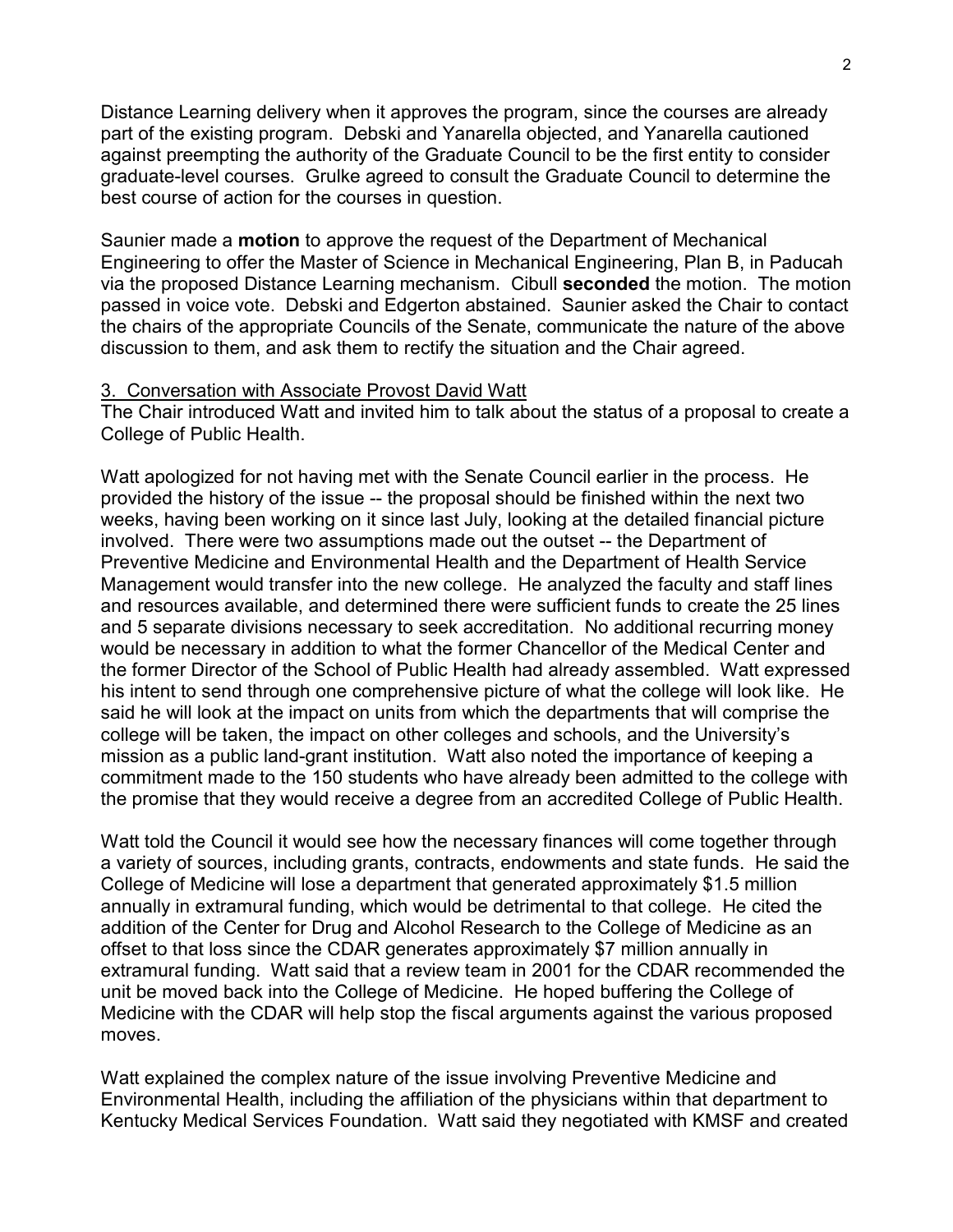a document describing how the separation would work, though the committee involved did not necessarily endorse the removal of the department from the College of Medicine.

Watt said discussions with the Graduate Center of Toxicology were underway to determine the possibility of relocating center within the proposed college, with no decision reached yet.

Watt then addressed the issue of the College of Health Sciences, which would lose two components. The Department of Health Services Management would move into a new department or division within the proposed college and said the faculty supported the move. He could not find record of a recorded vote on this matter, so in a vote held one week ago, the department faculty voted unanimously in support of the move. The Center for Health Services Management and Research would also be removed from the College of Health Sciences. Watt said this Center is no longer needed and plans to abolish it and cited faculty support for that decision. He noted the importance of adding something to the College of Health Sciences since two items were being removed. Discussions are underway regarding establishment of a center for voice research that may include clinical centers with educational, research and patient care missions.

Jones asked how such a center would function with the existing Speech Therapy program. Watt said it would rebut that program but would not replace it.

Watt then discussed the Martin School, noting concern for how the proposed college would affect the Masters in Public Health program. The programs offered would serve two different audiences, but some overlapping and cross-listing of courses would occur. Watt hoped an accord could be reached and noted the increased need for funding to hire a new Director of the Martin School since Genia Toma expressed interest in stepping down from that role.

Regarding Gerontology, Watt expressed concern that no primary faculty appointments exist in that department, causing desire to leave Gerontology for other departments, in turn causing funding problems since NIH grant money is frequently associated with these professors. He also said Gerontology has expressed interest by a letter in being part of the proposed college. Gerontology would not necessary for accreditation of the proposed college, but the addition of Gerontology would add a half a million dollars annually to the college, and suggested the college could provide some recurring funds to the program to initiate some outreach functions.

Jones asked how many faculty lines might be created in Gerontology. Watt did not know offhand but seemed to recall there were approximately five.

Cibull asked what would become of the Sanders Brown Center on Aging. Watt said the Center desired a separation from Gerontology and suggested some overlap may occur. Cibull asked about a clinical program in Gerontology and Watt replied that no clinical program exists. Cibull relied that an interest in establishing a clinical program exists and noted the presence of a Gerontologist on staff. Watt agreed there was one Gerontologist and noted Internal Medicine is currently interviewing a candidate who built a successful program in Geriatrics in South Carolina. Watt said Marksberry says he has built a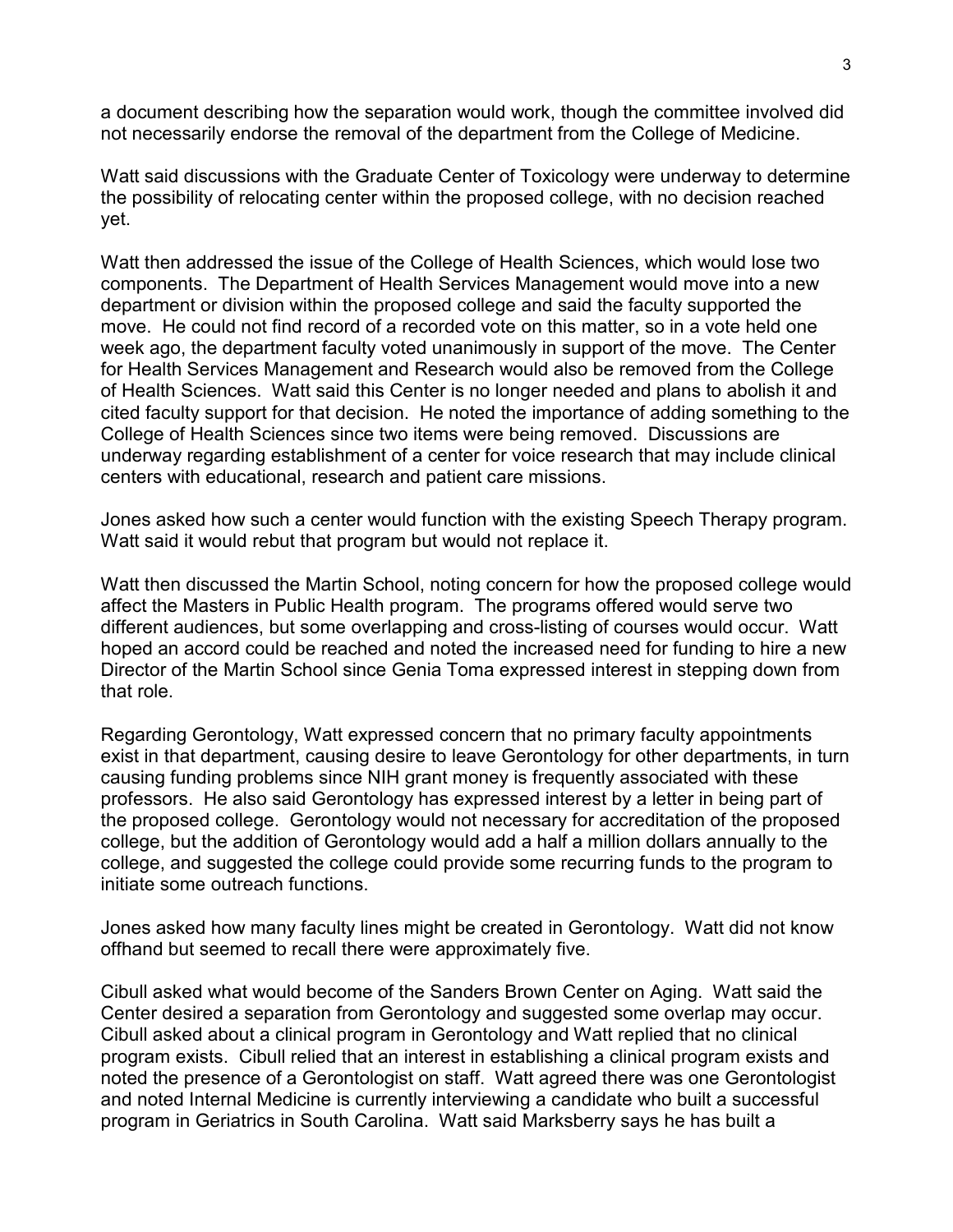successful research enterprise and would require a clinical enterprise to meet the same standards. Watt said Gerontology wants to join the proposed college and that the documentation in support of the move exists. He add that if the move does not occur then Gerontology will remain part of the Graduate School.

Bailey asked if Gerontology would become a department if it moved -- Watt thought it would.. Bailey asked if the faculty would be moved from their current locations and be housed in the new college -- Watt said yes. Cibull asked if there were any physicians in Gerontology, to which Watt replied in the negative. Tagavi said that if he hears the name "graduate center" he assumes the entity is part of the Graduate School. Since that assumption would no longer be correct he wondered if the name would be changed. Watt replied it would be up to the faculty to decide what to be called. Watt said there were other centers to be considered, including the Kentucky Injury Prevention Center, that were considering moving into the proposed college.

The proposal will show the rationale, budget and the various pieces concerned with the new college. The proposal will be routed through the College of Medicine for approval by its faculty, the Academic Council of the Medical Center, the Graduate Council and the Senate Council. He asked the Senate Council members to provide him with guidance on the timing of the proposal and send he would send copies to all entities at once and suggested all comments on the proposal be sent directly to the Senate Council. The Chair suggested Watt utilize the recent routing sheet completed by the College of Pharmacy as an example of how the process involved should be shown since the issue will eventually be sent to the Academic Organization and Structure Committee. Watt said a checklist at the beginning of the document showed the levels of approval it had undergone. Bailey suggested the use of the routing sheet because it showed the various deliberations which had occurred throughout the process.

Debski asked if Watt had worked with a feasibility committee, since this would be a major reorganization that could benefit from committee input . Watt replied he and Tom Samuel had constructed the proposal and didn't think a committee would serve a useful purpose at this time. Jones asked if Watt had visited the people involved to discuss the issue throughout the process of creating the proposal -- Watt replied he had. Debski wondered aloud about each item being removed from one location would be replaced by something else and asked if there would eventually be a hole left somewhere. Watt gave an example, noting the Dean of the Graduate School convened the Graduate Council and the Council approved the move of Gerontology. He said he had a handle on each of the various part of the proposal, the net effect of which was a "piece of art coming out of his office."

Debski any of the faculty from A&S who were affiliated with any of the centers discussed had been consulted, or how the moves would affect their research programs since the moves represented major change for them. Watt relied the change was not negative since the dollars have all been replaced. He said the unit in question is whole and functioning, but just reports now to a different place. He added he didn't know how much consultation had been done with the faculty in Psychology prior to the move.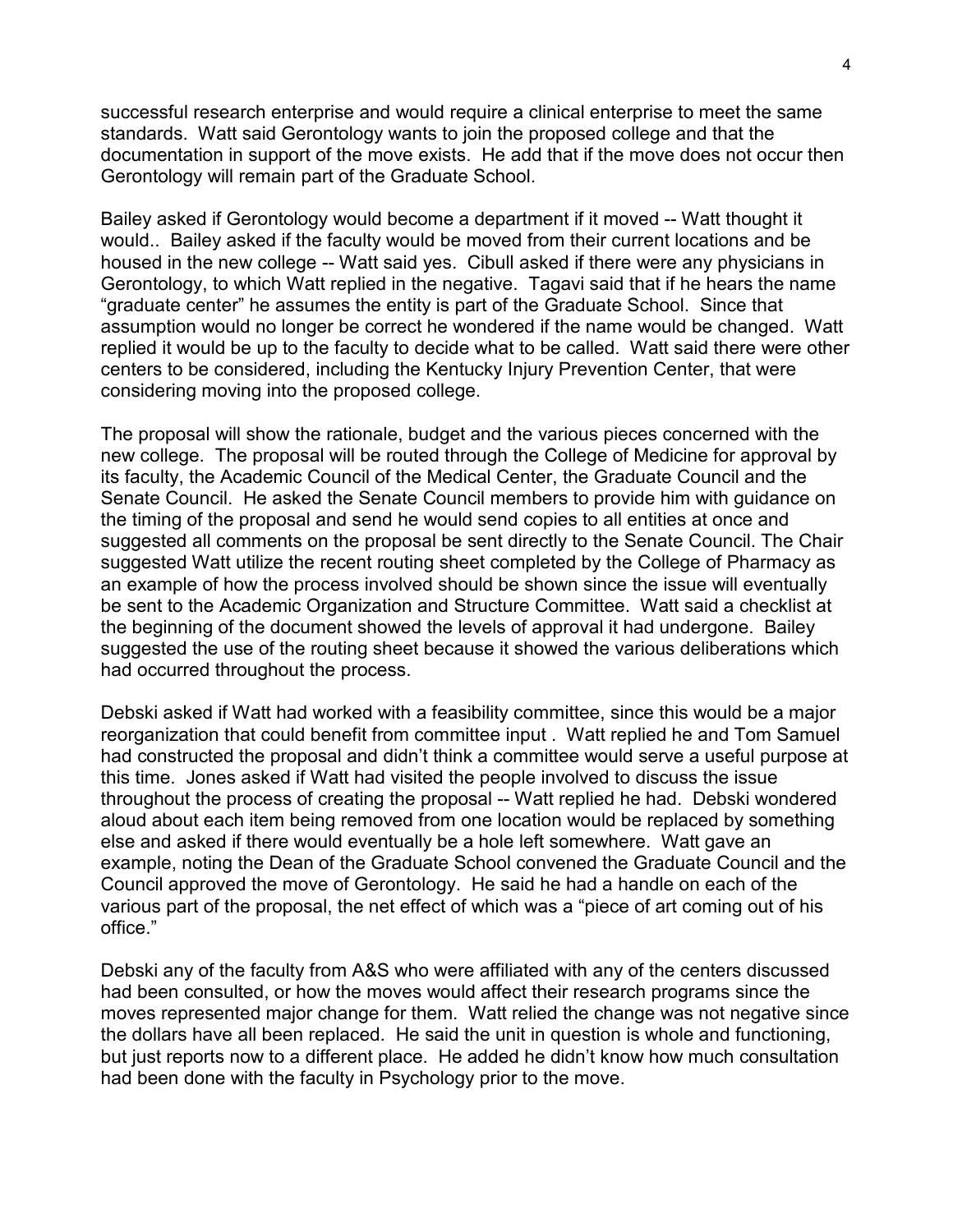Tagavi inquired of Watt if he heard him correctly to say that if it is proposed that department A moves from college B to college C, that the consent of department A is necessary before such a move is made. Watt reaffirmed that if the faculty of department A rejects a proposal to be moved to another college, that transfer would not take place.

Cibull found many problems with the proposal. He asked why a college should be created from a school. Watt gave two compelling reasons, the first being the University's landgrant mission and the existence of public health problems in the state. The second was 150 students who were admitted and promised a degree from an accredited College of Public Health. Cibull asked if the accrediting body was currently involved in a lawsuit with Ohio State University, which had recently changed its school into a college. Watt replied he did not know if that suit was continuing.

Cibull's next concern was that removing the School of Public Health from the COM sends the message that public health is not the concern of physicians but of some other entity. He said public health is part of the fabric of the College of Medicine, adding that physicians have a profound appreciation and concern for public health. . Watt said the accrediting body will not accredit the public health program unless it has status equal to other health colleges. Cibull thought the only rationale provided so far was students who were promised a certain type of degree. Watt said receiving a degree from an accredited college would affect the students' ability to obtain certain types of fellowships and grants and would affect their future careers.

CIbull was also very concerned about the Gerontology issue, noting that there is a growing problem of how to care for an aging population. He felt moving Gerontology to a separate college would make it impossible for the unit to develop clinical programs since such a move would separate it administratively from productive research. Watt said Gerontology was only intended to be a PhD training program.

The Chair noted the purpose of the discussion was to learn the essence of the future proposal, not to debate its finer points.

Jones asked if subsequent to July 1 students were made the same promise as after that date. Watt said he was not sure but suspected the students were all made the same promise. Kaalund what the reason was for the promise. Watt said students want a degree from an accredited school for scholarship purposes and add accreditation lends validity to the degree obtained.

Jones asked if the whole proposal would fail if any of the components were not approved or if the proposal had sufficient flexibility to change. Watt responded that metamorphosis was likely since some units were still considering transfer and since the budgetary issues would need to be reconsidered with each new change. He noted the complexity of the proposal and said many items were yet to be determined.

Yanarella asked if there was any anticipated fallout for the existing degree programs resulting from this proposal. Watt said no, , noting there was enough teaching manpower to continue offering all the programs in question. Yanarella asked who currently oversees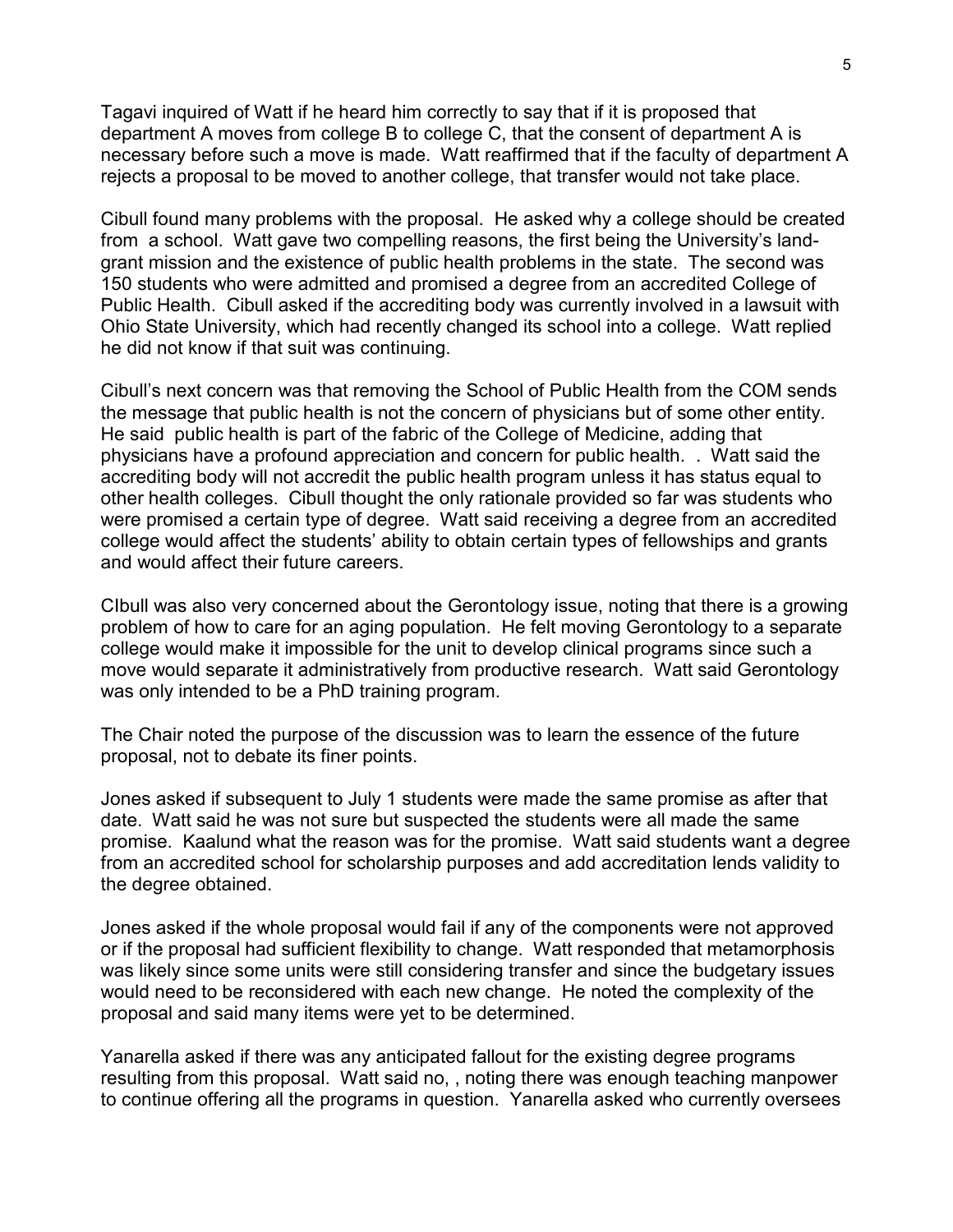the programs, Watt answered the current Director of the School of Public Health is Tom Samuel.

The Chair said his concern was the ability of a college comprised of so many different parts to develop the sort of college identity and alumni base of support necessary to propel it to Top 20 status.

Debski asked if the futures committee had recommended creation of this college or not. Watt replied he could not remember but thought they had said this proposal needed additional careful study. Debski asked Watt to verify that he, himself, had been skeptical about this proposal last summer, then thought it could be done, and now he feels there is support. Watt confirmed that this was a fair assessment.

The Chair thanked Watt for his time and said he will provide Watt with a sample routing sheet and would be happy to help guide the process and answer any questions that might come up.

## 4. Retiree Health Benefits issue

The Chair attended one of the forums being provided by Human Resources and reported the presentation was very similar to those given to the University Senate and Staff Senate. Sheila Brothers, Chair of the Staff Senate, agreed but noted the addition of a few slides to the presentation. Brothers reported the ad hoc committee formed by the Staff Senate to develop rationale for their motion to not endorse the report had completed its work. Copies of the rationale were distributed by Ann Livingstone, task force chair. The rationale has not yet been approved by the Staff Senate and maybe amended during the meeting.

Livingstone reported on the work of her committee and discussed the documents distributed, including the rationale and the set of recommendations. She noted the recommendations from her committee were more extensive and explicit than the recommendations drafted by the Senate Council, but the rationales were similar. Livingstone added there had been a great deal of debate over the wording "binding legal agreement" in the recommendations drafted by her committee, but she felt the words needed to be there to help stop something like this from happening again. The ad hoc committee also recommended creating a cover letter from the two Chairs of the Senates to accompany the rationales and recommendations to the Employee Benefits Committee to help tie the two Senates together

Jones noted the Staff Senate recommendations were narrower in scope than those of the Senate Council because they only addressed the issue of Retiree Health Benefits while the Senate Council recommended a review of rising health care costs. Jones noted the President stated this was the overriding question at a previous Senate Council meeting, Cibull agreed, saying addressing the larger issue of rising health care costs, which might help this sort of problem from recurring in the future. Livingstone stated her personal preference to include the issue of salary, but doubted the Administration could be would be inclined to examine the larger problem.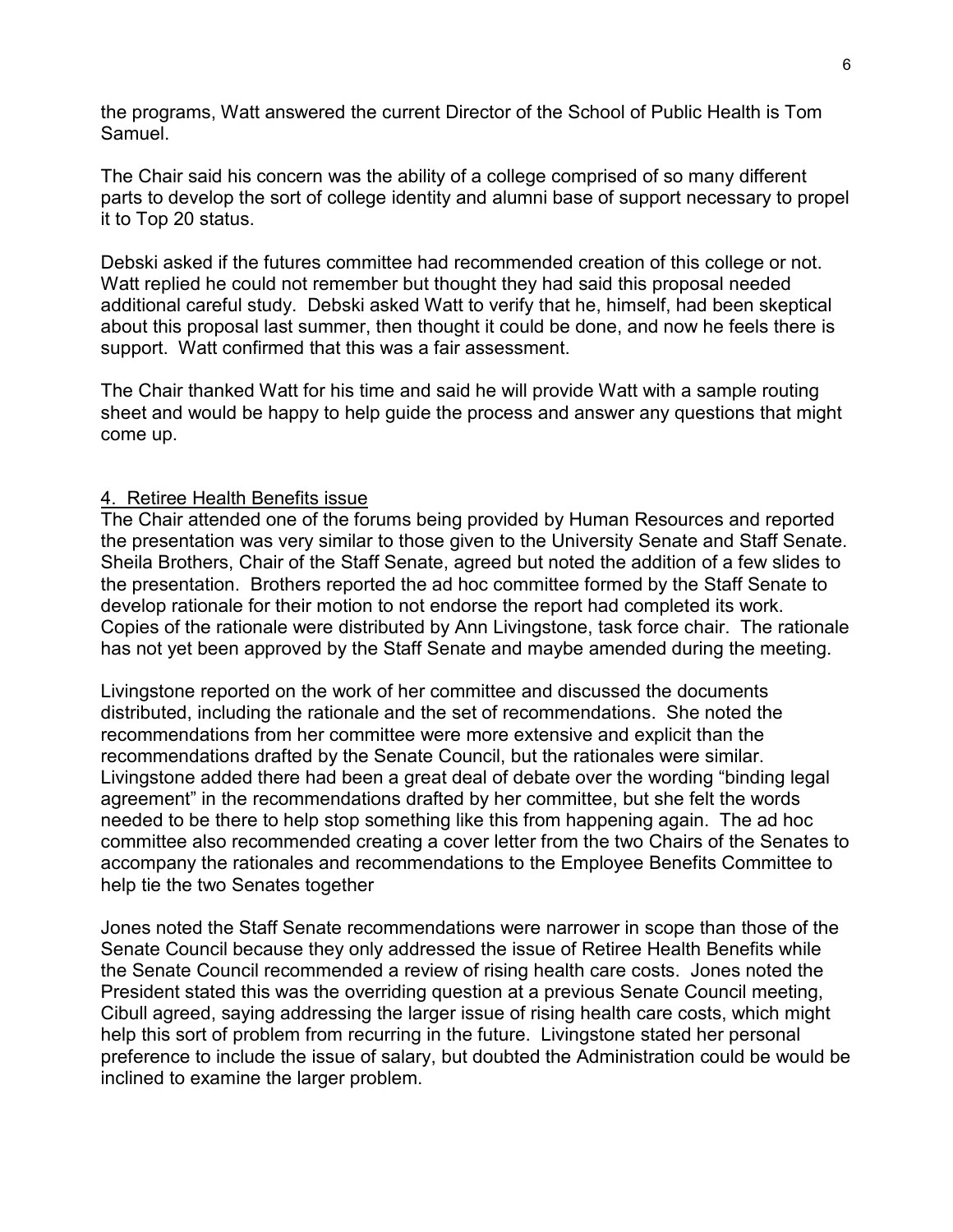Yanarella informed Livingstone of the existence of the Ad Hoc Committee on Faculty Salaries , with its final report being delivered this Friday. One of the committee's recommendations is to examine the overall problem of salaries at the University. Livingstone said the Institutional Finance and Resource Allocation Committee is also examining the issue of salaries. Cibull noted Yanarella's committee was charged in response to a request from Chair Reed of the Board of Trustees, and suggested combining that report with the recommendations of the Staff Senate's ad hoc committee would not be useful at this point.

The Chair said both sets of rationales and recommendations will be forward to the Employee Benefits Committee and added it might be useful to have a co-signed letter. He asked the Senate Council members if they would rather have a co-signed letter or if they'd prefer to present total unanimity to the EBC. After discussion Bailey **moved** that the two Senate Chairs draft a letter that extracts points from both documents and identifies the commonality between the two Senates. Yanarella **seconded** the motion, which **passed** without dissent.

#### 5. Senate Council Officer Elections

The Chair reminded the Council of last week's nomination process and said Yanarella had agreed to serve. Written ballots were cast with Ms. Scott reporting ten affirmative votes for Yanarella, who will serve as the new Chair.

Discussion ensued regarding who was eligible to serve as vice-chair. Cibull **nominated** Debski, who declined. Bailey **nominated** Saunier, with a **second** from Tagavi. Saunier expressed concern regarding her eligibility to serve in the future since LCC may separate from UK. Saunier declined her nomination, but upon further urging from the Senate Council members she revoked that statement and agreed to serve.

Debski **nominated** Bailey, who declined. Bailey said he would consider serving as vicechair in the event that LCC separated from UK and Saunier became ineligible. He voiced his support for his nomination of Saunier. Bailey then **moved** to close nominations, with a **second** from Watts. Ms. Scott tabulated the votes. There were eight affirmative votes for Saunier, who will serve as the new vice-chair.

Kaalund **moved** to allow students to serve as vice-chair. Kennedy **seconded** the motion. Cibull **moved** to table the motion until the next Senate Council meeting. Kennedy **seconded** the motion to table, which was upheld by a majority vote. The Chair said the item will be on the December 15, 2003 Senate Council agenda.

Tagavi announced the Senate Council election results. He reported Kate Chard, Davy Jones and Larry Grabau have all agreed to serve as Senate Council members, and noted their term will begin January 1, 2004.

The meeting adjourned at 5:02 pm.

Respectfully submitted by Jeff Dembo, Chair